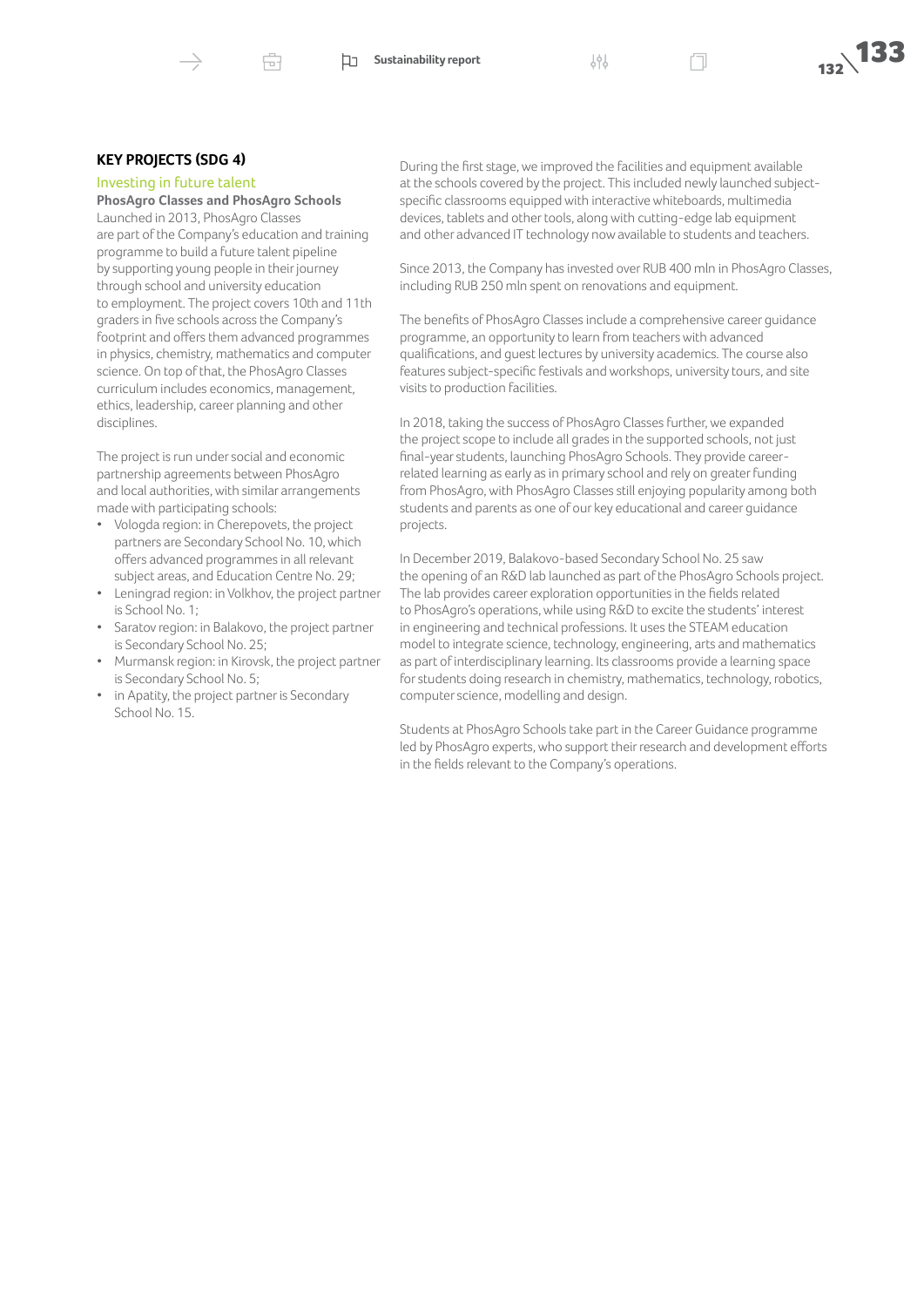# **2019 highlights**

2019 was a milestone year for our educational programme, with the first graduates of PhosAgro Classes since their launch in 2013 getting their university degrees and joining the Group.

In September 2019, a total of nine former PhosAgro Classes students joined the Group as employees, including five in Cherepovets, two in Balakovo and one in Volkhov and Kirovsk each. All of them will pursue engineering careers, having demonstrated a high level of qualification from their first days on the job. We expect to hire 27, 40 and 45 former PhosAgro Classes students in 2020, 2021 and 2022 respectively.

125 of 126 PhosAgro Classes 2019 graduates have been admitted to higher educational institutions, with the St Petersburg Mining University enjoying the most popularity among them (26 graduates). Technical courses were selected by 98 graduates, with 38 of them to study disciplines relevant to PhosAgro. Since 2015, a total of 575 graduates of PhosAgro Classes have been enrolled in higher educational institutions, with technical careers gaining more traction among them every year.

In September 2019, 130 new students started their 10th grade programme at PhosAgro Classes, marking the seventh admission round since the project launch..

## **Collaboration with technical colleges**

Since 2013, as part of its focus on nurturing talent from secondary schools to employment, PhosAgro has partnered with technical colleges across its footprint, including:

- Kirovsk branch of the Murmansk Arctic State University (Kirovsk, Murmansk region);
- Cherepovets College of Chemistry and Technology (Cherepovets, Vologda region).

These joint efforts cover:

- setting up testing grounds and labs for students to acquire hands-on experience using real equipment;
- internship programmes at PhosAgro's facilities with highly-qualified mentors;
- undergraduate and graduate thesis research;
- sports, educational and research initiatives, competitions, Olympiads.



In 2019, the first graduates of PhoAgro Classes joined the Group.

PhosAgro also supports a regional Training Centre at the Cherepovets College of Chemistry and Technology that offers express programmes in chemistry and associated fields to nurture talent for most in-demand jobs.

#### **Collaboration with universities**

We maintain strong relationships with universities as part of our commitment to improving access to quality education and supporting academic research.

To this end, PhosAgro has signed agreements with the following higher educational institutions::

- St Petersburg Mining University;
- Lomonosov Moscow State University;
- Ivanovo State University of Chemistry and Technology;
- Cherepovets State University;
- Mendeleev University of Chemical Technology of Russia;
- St Petersburg State Institute of Technology;
- Murmansk Arctic State University;
- other regional universities.

As part of collaboration with universities, PhosAgro:

- sponsors advanced training for graduates of PhosAgro Classes in the fields relevant to PhosAgro (subject to their commitment to future employment at the Company);
- offers scholarships to the most talented students (based on exam results);
- invites students to see the industry in practice at one of the Group's many companies;
- offers students a job in one of the Company's popular specialisations after they graduate..

## **High-Potential Graduates**

We build upon the foundation laid by PhosAgro Classes and PhosAgro Schools by partnering with universities through our High-Potential Graduates programme as an avenue to better reach university students interested in working at PhosAgro. We offer programme recruits a competitive salary, as well as relocation and housing support, and we assign them a mentor upon their arrival at the Company.

The programme's key tasks are to build a talent pool for key positions within the Company and to identify career paths for young talented professionals to prepare future executives.